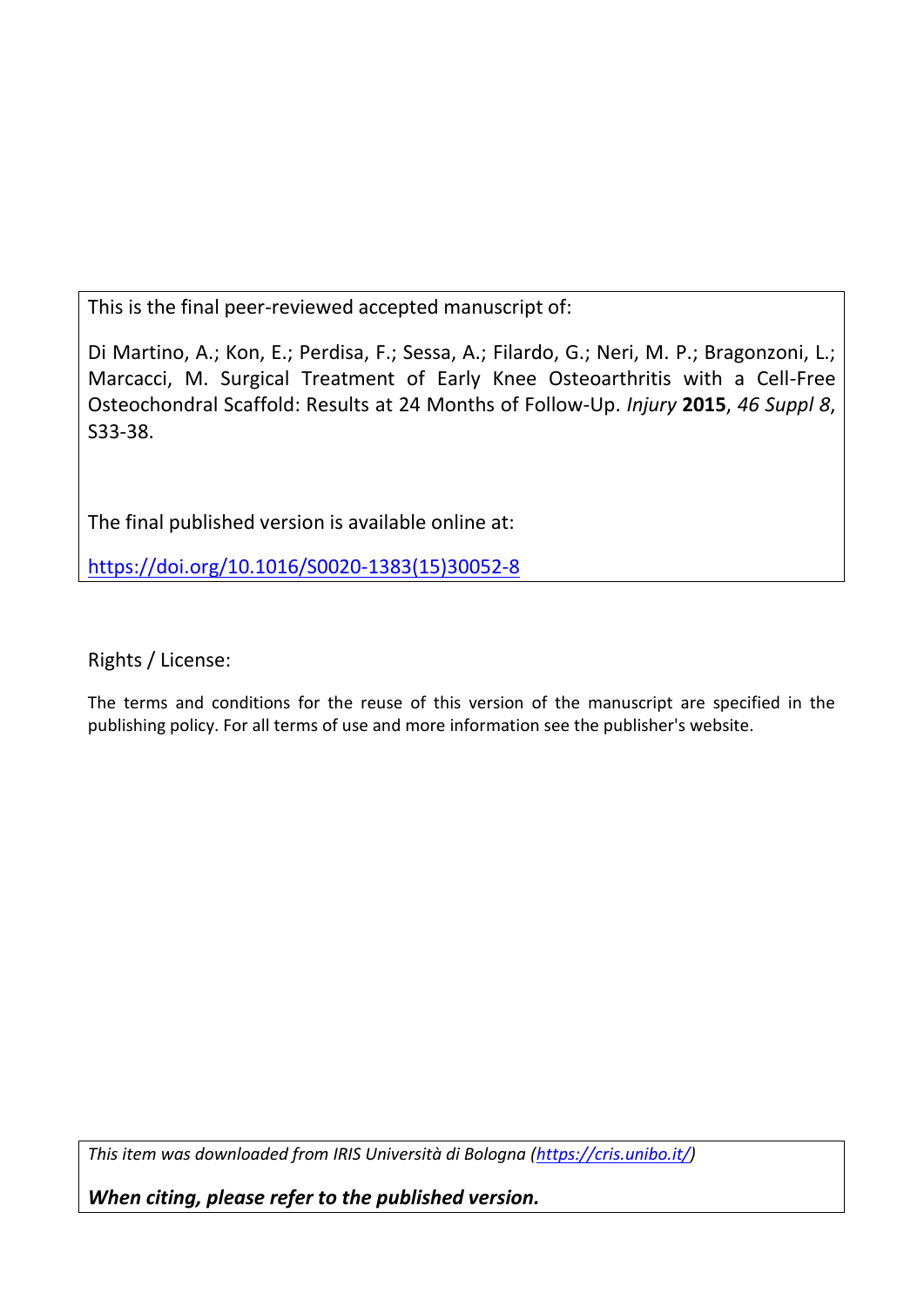Surgical treatment of early knee osteoarthritis with a cell-freeosteochondral scaffold: results at 24 months of follow-up

Alessandro Di Martino<sup>a</sup>, Elizaveta Kon<sup>a,\*</sup>, Francesco Perdisa<sup>a</sup>, Andrea Sessa<sup>a</sup>, Giuseppe Filardo<sup>a</sup>, Maria Pia Neria, Laura Bragonzonib, Maurilio Marcaccia

*a II Clinic, Biomechanics Laboratory, Rizzoli Orthopaedic Institute, Bologna, Italy b Biomechanics Laboratory, Rizzoli Orthopaedic Institute, Bologna, Italy*

*Purpose:* "Early Osteoarthritis (EOA)" has been defined combining clinical, imaging and surgical param- eters, with the aim to identify patients in early degenerative phases, who might benefit from the use of available regenerative procedures. Aim of this first clinical trial is to prospectively evaluate the results obtained in a group of patients meeting the inclusion criteria of "EOA" as proposed by the ESSKA Cartilage Committee, and surgically treated with the implantation of a multi-phasic osteochondral scaffold.

*Methods:* 23 patients were prospectively evaluated at 12 and 24 months of follow-up. Etiology of the chondral or osteochondral defect was rated as microtraumatic or degenerative in 18 cases, and trau- matic in 5 cases. Patients included were complaining of clinical symptoms like knee pain and affected by chondral and osteochondral lesions located at the femoral condyles or trochlea and MRI findings demonstrating articular cartilage degeneration and/or meniscal degeneration and/or subchondral bone marrow lesions.

*Results:* All patients increased significantly in any clinical score adopted. The IKDC subjective score increased from  $42.8 \pm 13.8$  at basal evaluation to  $74.3 \pm 17.4$  at 12 months' (p < 0.0005), being stable (74.9  $\pm$  20.4) up to the final follow-up of 24 months. Tegner score showed a statistically significant improvement in sports activity from  $3.3 \pm 2.7$  pre-operative to  $4.6 \pm 2.2$  at 12 months ( $p < 0.005$ ), with a slight improvement to the final evaluation (4.7  $\pm$  2.1; n.s.). However, the activity level was significantly lower than the pre-injury one  $(6.1 \pm 2.6; p = 0.004)$ . A significant difference was shown between patients younger versus older than 40 years, with younger patients had better clinical improvement (76.0  $\pm$  18.6 vs 45.1  $\pm$  38.8 respectively, p = 0.037).

*Conclusions:* The implantation of a multi-phasic osteochondral scaffold represents a good option after failure of conservative management for Early OA patients, where younger age represent an important factor for a better outcome.

Longer follow-up is needed to evaluate the benefit over time.

# **Introduction**

Osteoarthritis (OA) is one of the most widespread orthopaedic diseases, characterized by joint pain and decreased function [1].It is most common in patients over 50 years old, but with the increase of physical activity in the aging population it is not rare to find degenerated knees even in younger patients.

In recent years, there has been an increasing interest in identi-fying early phases of OA, so that the degenerative processes mightbe arrested or delayed. In this context, the definition of early OA has been recently proposed by combining both clinical, imaging, and surgical parameters, to identify patients in these early degen- erative phases at risk for progression, who might still benefit from the use of regenerative procedures. In fact, young patients with OA symptoms frequently present with an altered joint biomechanical environment responsible for an imbalance between the mechani- cal demand and the ability of the joint to maintain and repair itself, thus resulting in premature degenerative changes [2,3]. Thus, once identified, predisposing factors can be addressed to prevent fur-ther degeneration, favour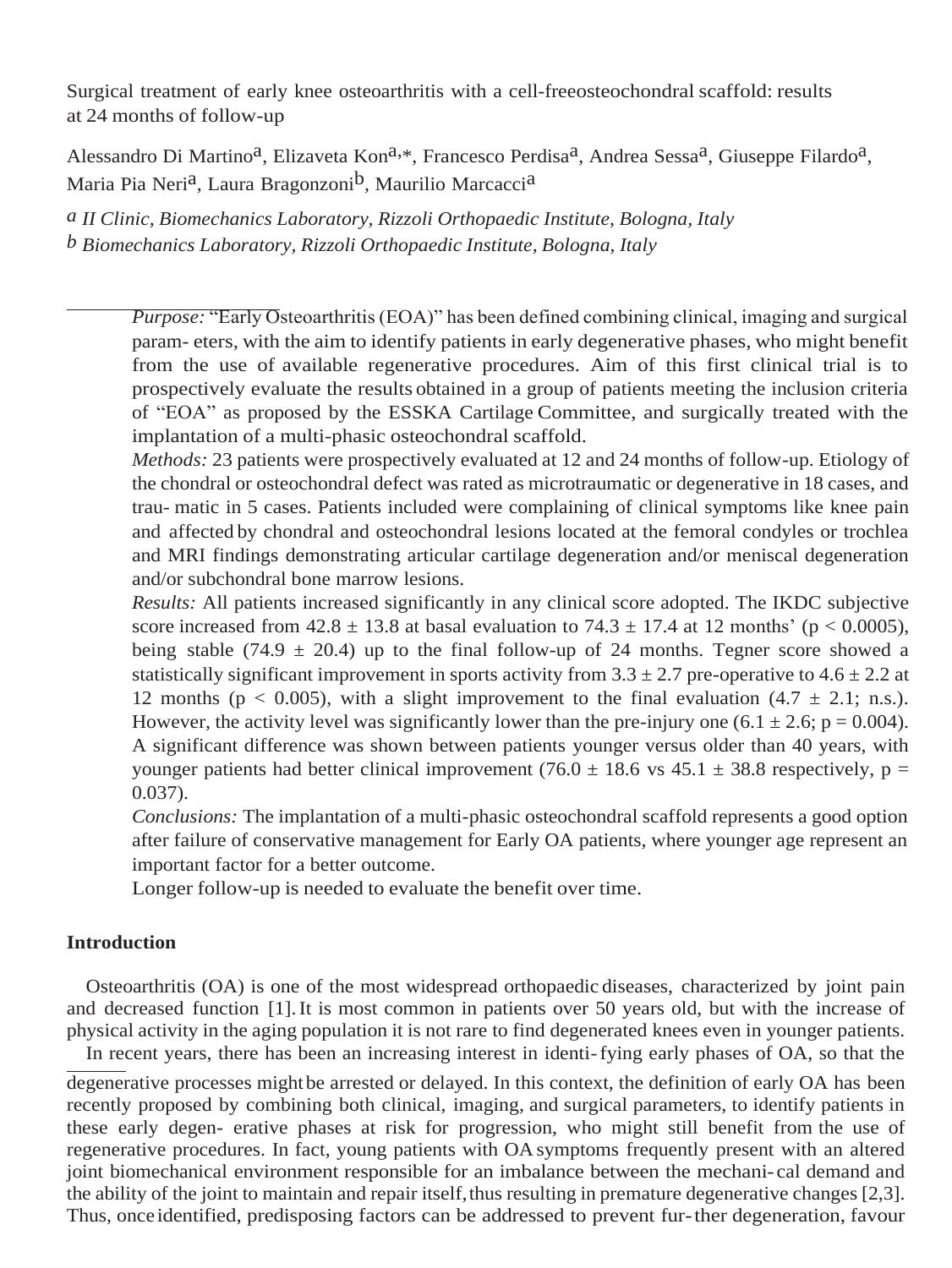a better chance of success with biolog-ical treatments and delay the need for more invasive procedures.

In fact, whereas metal resurfacing can provide a high success rate and satisfaction for older patients, high functional demandand longer life expectancy of young patients are an issue for joint arthroplasty. However, recommendations have tradition- ally excluded regenerative procedures for the treatment of carti-lage lesions in OA patients, because of the poor expected results. However, leaving degenerative defects untreated accelerates the rate of cartilage loss [4,5], and early OA patients, too young for joint replacement, might benefit from a biological reconstruction to restore the articular surface.

One of the main challenges in the treatment of degenerative lesions is that cartilage is not the only tissue involved. For exam- ple recently there has been increasing interest and awareness in the importance of the subchondral bone, that may be affectedby the degenerative pathological processes as well [6]. Thus, to obtain a repair tissue that closely resembles the native articu-lar surface and might last over time, restoring the physiological properties of the entire osteochondral unit may be key in these degenerative patients. An osteochondral treatment is challeng-ing, due to the different healing capabilities of the two tissues, but new regenerative procedures are emerging as promising approaches to manage these lesions [7,8]. Among these, a bio- mimetic nanostructured osteochondral scaffold [9,10] was pro- posed to restore the articular surface, by addressing both thechondral layer and the underlying subchondral bone.

The aim of this clinical trial is to evaluate prospectively the results obtained in a group of patients meeting the criteria of "Early OA" and surgically treated with the implantation of a multi-phasic cellfree osteochondral scaffold.

### **Materials and methods**

The study was approved by the Hospital Ethics Committee and Internal Review Board, and informed consent was obtained from each patient.

The patients met the previously proposed criteria for early OA

[11] "clinical symptoms, such as knee pain (at least two episodes of pain for more than 10 days in the last year) and MRI findings demonstrating articular cartilage degeneration and/or meniscal degeneration and/or subchondral BMLs", and affected by chon- dral and osteochondral lesions located at the femoral condyles or trochlea. Exclusion criteria were: lesions at the patella or tib-ial plateau, osteochondritis dissecans (OCD), and patients with non-corrected misalignment or instability of the knee. Patients presenting infectious, neoplastic, metabolic and inflammatory pathologies, as well as those not able to comply with the required post-operative rehabilitation regimen, were also excluded from this study. Conversely, patients with an axial deviation or an anterior cruciate ligament (ACL) lesion who underwent realign- ment or ligament reconstruction in the same surgical session as the scaffold implantation were included.

Twenty-four patients were consecutively enrolled and treated and 23 of them (19 men and 4 women) were prospectively evalu- ated pre-operatively, at 12 and 24 months of follow-up, whereas one patient was lost to follow-up. Mean age was  $38.0 \pm 8.2$  years and average BMI was  $25 \pm 2.9$ . Five patients had multiple lesions, mak-ing a total of 29 defects treated, located as follows: 12 medial fem- oral condyle (MFC), 9 lateral femoral condyle (LFC), 6 trochlea, plus 1 tibial plateau and 1 patella lesion that were included and treated as secondary lesions. Average defect size was  $3.2 \pm 1.9$  cm<sup>2</sup>. Etiology was rated as microtraumatic or degenerative in 18 cases, and trau-matic (not acute) in 5 cases. Seven patients were surgically treatedfor the first time, whereas 17 patients had undergone previous sur-geries (6 of them had previous cartilage surgery): 11 meniscectomy, 6 ACL reconstruction, 4 microfracturing, 4 debridement, 1 loose body removal, 1 tibial plateau fracture treatment, and 1 autologous chon- drocyte transplantation. In 17 patients other procedures were per- formed at the same time as surgery: 4 ACL reconstruction, 3 meniscal scaffold implantation, 2 meniscectomy, 1 loose body removal, 2 high tibial osteotomy, 2 distal femoral osteotomy, 1 meniscal allograft implantation, 1 microfracturing, and 1 postero-lateral corner repair.

## *Surgical procedure*

The surgical procedure was performed with the patient under general or spinal anesthesia and in the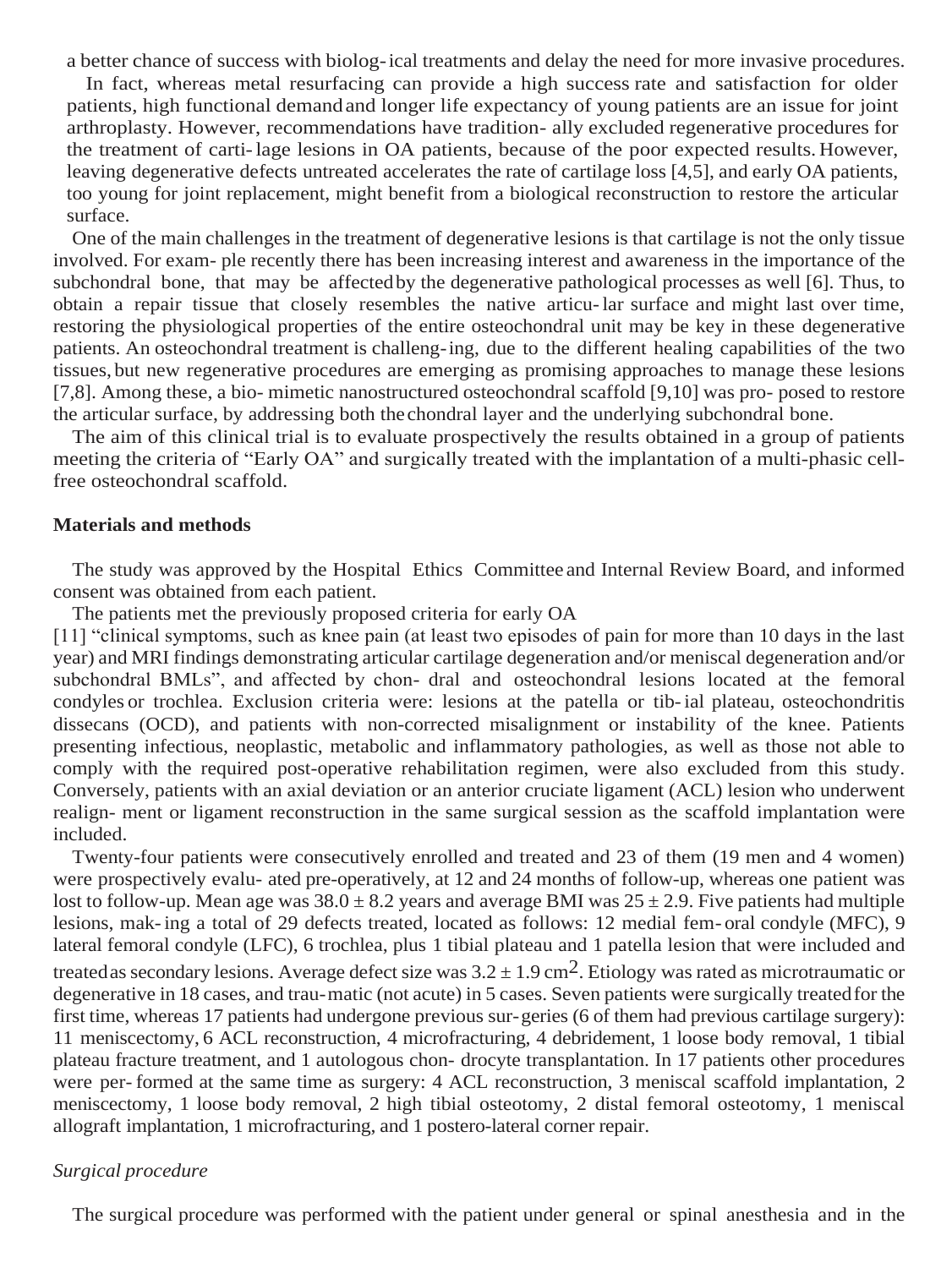supine position with a pneumatic tourniquet around the proximal thigh. The defects were exposed through medial or lateral mini-arthrotomic para-patellar approach and prepared with an osteotome by removingthe sclerotic subchondral bone. An 8-mm-deep lodging with perpendicular sides was created to allow press-fit fixation of the implant [12]. Stability was then visually tested by cyclic bendingof the knee, both before and after tourniquet removal.

#### *Patients evaluation*

The patients were prospectively evaluated preoperatively and postoperatively at 12 and 24 months of follow-up. The clin- ical outcome was assessed for each patient using the Cartilage Standard Evaluation Form as proposed by the ICRS (International Cartilage Repair Society) [13]. The sport activity level was anal- ysed with the Tegner score and compared with pre-operative and pre-injury values.

Also, magnetic resonance imaging (MRI) evaluation ofthe implant was performed for 26 defects in 21 patients at 12 months and 21 lesions in 16 patients at 24 months of fol- low-up. Examinations were performed using a 1.5-T supercon- ducting magnet (General Electric Co, Fairfield, Connecticut) with a dedicated quadrature detection knee coil (Quadknee; diameter, 18 cm), using the same sequences previously described for this imaging analysis [14]. The MOCART scoring system was applied for the evaluation of the implant at follow-up times [15]. The eval-uation was performed in consensus by an orthopaedic surgeon and a musculoskeletal radiologist both experienced in cartilage procedures, who blindly assessed and reviewed the images.

### **Statistical methods**

All continuous data were expressed in terms of the mean and the standard deviation of the mean, the categorical data were expressed asfrequency and percentages. The KolmogorovSmirnov test was performed to test normality of continuous var- iables. The Repeated Measures General Linear Model (GLM) with Sidak test for multiple comparisons was performed to assess the differences at different follow-up times. The Friedman non parametric test, followed by the Wilcoxon post hoc pairwise comparison corrected by Bonferroni method for multiple compari- sons, was used to the differences at different follow-up times ofnot normally distributed scores. The ANOVA test was performed to assess the between groups differences of continuous, normally distributed and homoscedastic data, the Mann Whitney test was used otherwise. The ANOVA test followed by the Scheffè post hoc pairwise comparison was used also to assess the among groupsdifferences of continuous, normally distributed and homoscedas- tic data, the Kruskal Wallis test followed by the Mann Whitney test with the Bonferroni correction for multiple comparison wasused otherwise. The Spearman rank Correlation was used to assess correlation between continuous data. The Kendall tau cor- relation was used to assess correlation between ordinal data. The Pearson Chi square test evaluated by Exact Methods for small samples was performed to investigate the relationships between grouping variables. The analysis on the MRI findings were eval-uated by the Monte Carlo method for small samples. For all tests  $p <$ 0.05 was considered significant.

All statistical analysis was performed using SPSS v.19.0 (IBM Corp., Armonk, NY, USA).

#### **Results**

No major adverse events were reported in the present series, besides two patients who required knee mobilization under nar- cosis, respectively 2 and 4 months after surgery, due to articular stiffness. Two patients (8.3%) failed, according to a more com- prehensive definition [16] including both surgical and clinical criteria, being re-treated due to persistent symptoms within thefollow-up period.

The patients significantly improved in all the clinical scores adopted. In detail, the IKDC subjective score increased from

42.8  $\pm$  13.8 at basal evaluation to 74.3  $\pm$  17.4 at 12 months (p < 0.0005), being stable (74.9  $\pm$  20.4, n.s.) up to the final follow-up of 24 months (Fig. 1). The Tegner score showed a statistically significant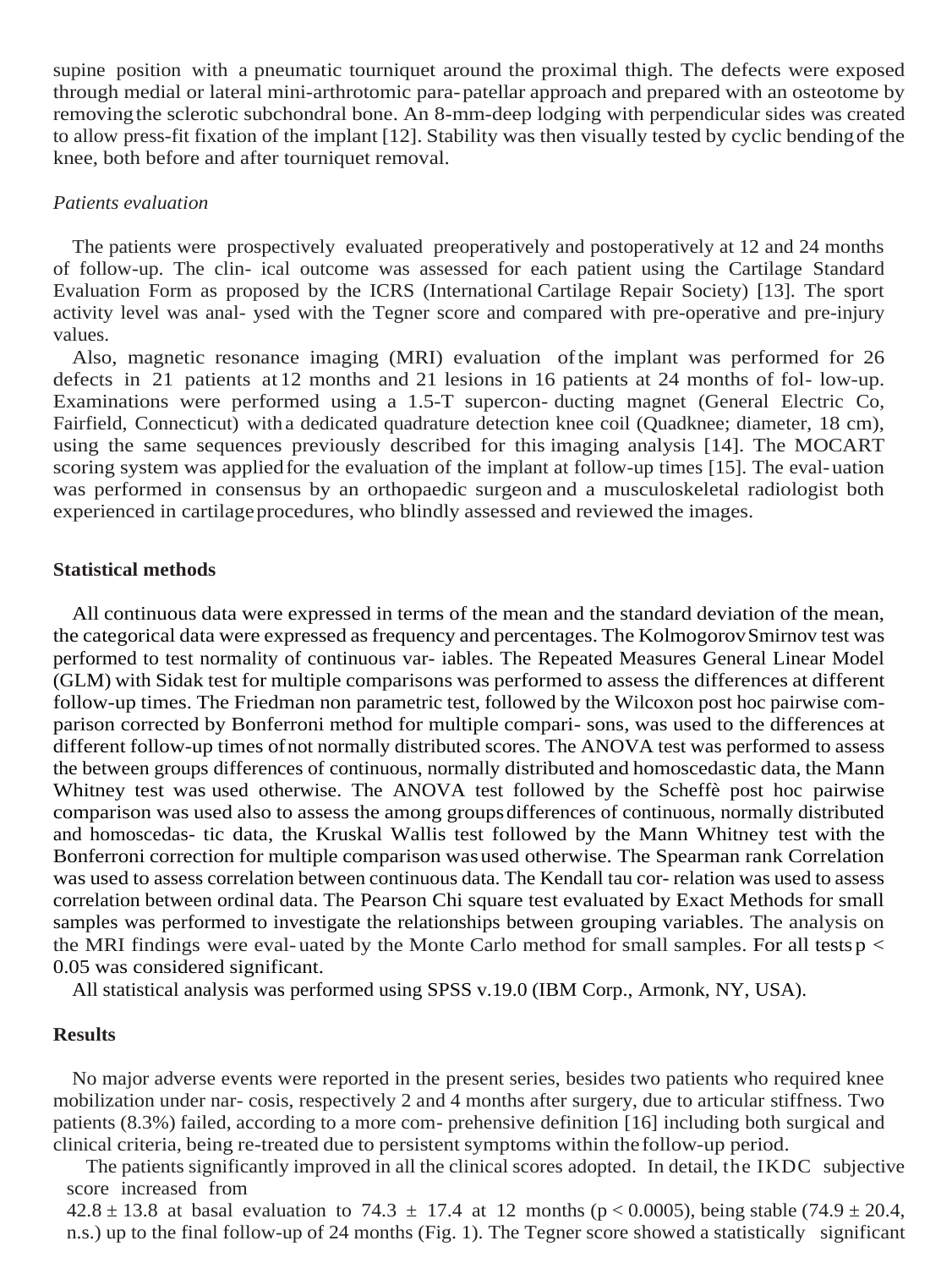improvement in sports activity from

 $3.3 \pm 2.7$  pre-operatively to  $4.6 \pm 2.2$  at 12 months (p < 0.005), with stable results at the final evaluation  $(4.7 \pm 2.1; \text{ n.s.})$ . However, the activity level at follow-up was significantly lower than that before injury  $(6.1 \pm 2.6; p = 0.004)$  (Fig. 2).

A positive trend was also recorded by analysing the IKDC objective score. At the basal evaluation 12 knees (64.5%) were considered "normal" or "nearly normal" (6 grade A, 6 grade B). At the 12 months' evaluation a significant improvement was documented: 21 knees (14 grade A; 7 grade B) were considered "normal" or "nearly normal" (93.3%;  $p < 0.0005$ ). This result was later confirmed at the final follow-up evaluation (19 "normal" or "nearly normal" knees of which 13 were grade A and 6 grade B).

A further analysis was performed to identify patient charac- teristics that might influence the clinical outcome. The follow- ing parameters did not correlate with the clinical results in this series: sex, BMI, lesion size, lesion site, and aetiology, concurrent or previous surgeries, while a significant difference in terms of IKDC subjective score improvement was shown for patients under 40 years old, who had better results  $(86.7 \pm 9 \text{ vs } 67.3 \pm 22,$ 

respectively  $p = 0.037$ ) (Fig. 3).

Twenty-six lesions in 21 patients and 21 lesions in 16 patients were evaluated by MRI at 12 and 24 months, respectively. At12 months the MOCART parameters showed a complete filling ofthe cartilage layer in 65.3% of the lesions, complete integration of the graft in 76.9% of cases, intact surface of the repair tissue in 38.5% of the cases, homogeneous structure of the repair tis- sue in half of the cases, and iso-intense graft signal intensity with the adjacent native cartilage in 69.2% of the cases, inde- pendently from the sequence used. Subchondral bone alterations were present in 42.3%, and the lamina was intact in only 2 sites (7.7%). One patient had adhesions (3.9%), whereas effusion was observed in 65.4 % of the cases. At 24 months a complete fill- ing of the cartilage was shown in 61.9% of the lesions, complete integration of the graft was detected in 66.7% of cases, the repair tissue surface was intact in 57.1%, while its structure was nonhomogeneous in 61.9% of the cases. The graft signal intensity was iso-intense with the adjacent native cartilage in 57.1% and 66.6%of the cases in dual T2-FSE and 3D-GE-FS sequences, respec- tively. Subchondral bone alterations were observed in 57.1% of the cases, and the subchondral lamina appeared intact in 2 cases (9.5%). No adhesions were shown and 57.1% had some effusion.Finally, the total MOCART score was stable between 12 and 24 months of follow-up  $(72.9 \pm 13.6 \text{ and } 70.8)$ ± 13.2, respectively), and no correlation was found for either the MOCART variables and total score with the clinical parameters.



**Fig. 1.** IKDC subjective score evaluation up to 24 months of follow-up.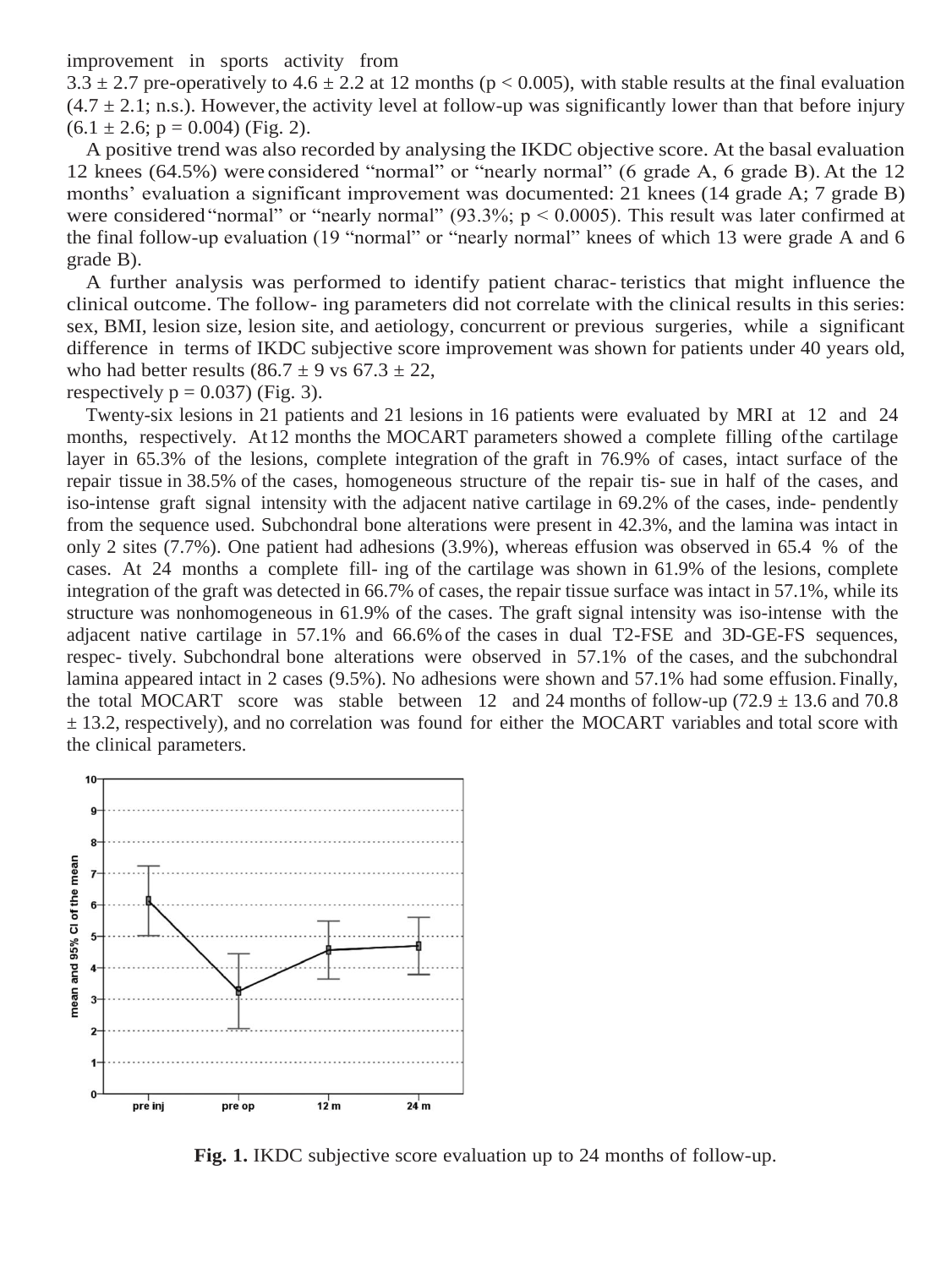

**Fig. 2.** The Tegner score significantly improved from pre-operative level, even if remained significantly lower than the pre-symptoms value.

## **Discussion**

The main finding of the present study is that the implanta- tion of this osteochondral scaffold offered satisfactory results atshort-term follow-up and may therefore be a possible treatmentsolution for patients affected by Early OA of the knee.

Since their introduction into the clinical practice two decades ago, regenerative approaches have shown they can promote the restoration of a hyaline-like articular surface [17] with satisfac-tory clinical outcomes [18,19]. In particular, the literature reportsthat these techniques may be successfully applied in young active patients with large chondral lesions, whereas limits emerged when applied to degenerative or complex joint disease [20-22].

Tissue engineering applied to the treatment of articu- lar degenerative lesions presents some additional problems: healthy tissues are key to provide stable sides for the implant, whereas in a degenerative process the surrounding areas may be involved, thus limiting the stability of the graft, and the altered



**Fig. 3.** Age differences: patients under 40 years old had better IKDC subjective score improvement.

joint environment may hinder the offered outcomes [23,24]. Preclinical trials have shown that a disturbed joint environment produces unfavorable conditions for tissue regeneration, with a negative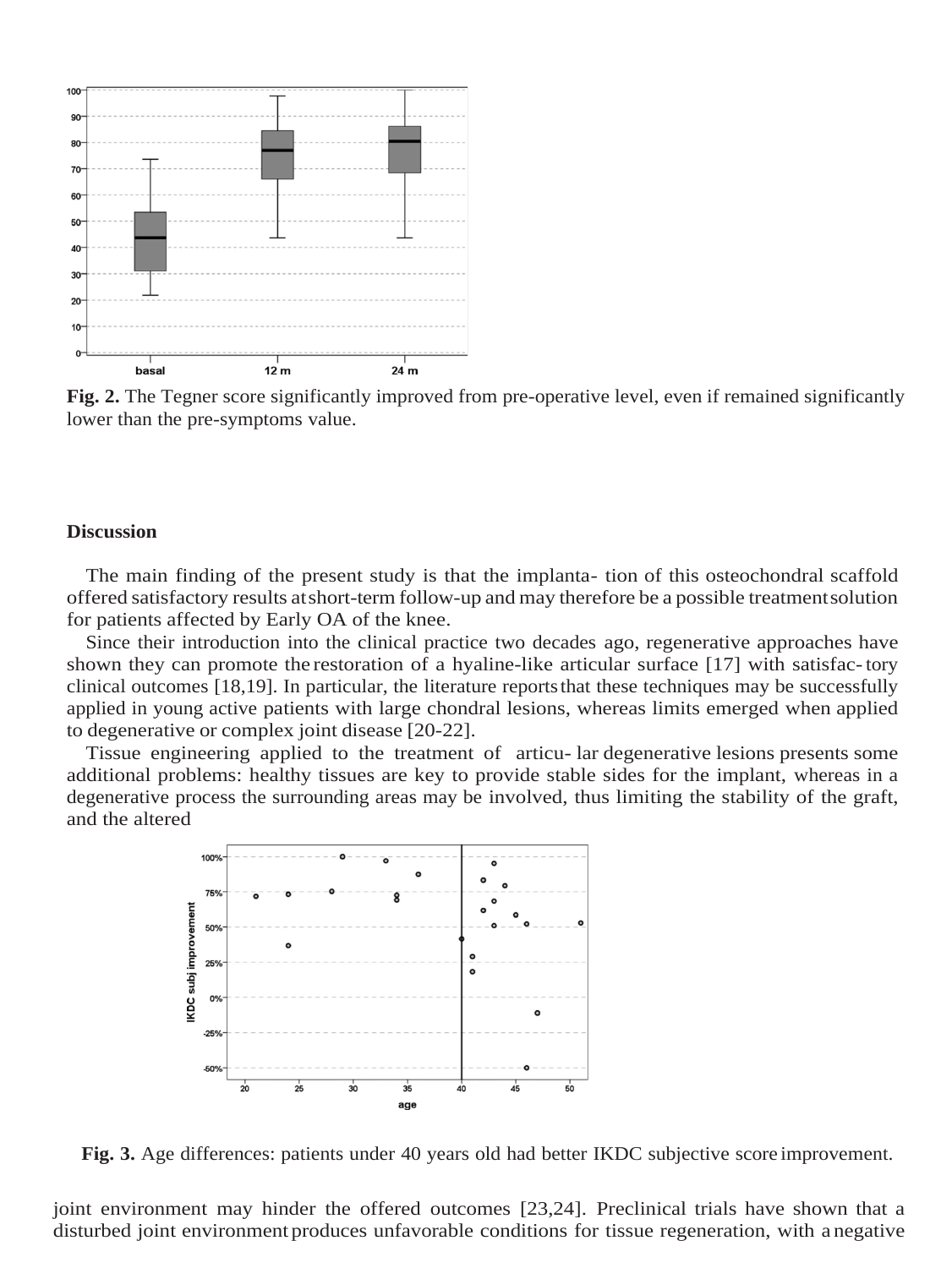influence on cartilage formation [25-27]. Rodrigo et al.

[26] found that synovial fluid contains factors able to stimulate chondral healing in the acute period following traumatic injury, whereas it has inhibitory effects when the lesions turn chronic.

However, some authors have shown that regenerative proce- dures may still produce satisfactory results also in joints affected by degenerative changes. Hollander et al. [28] observed tissue regeneration even for implants inside OA joints, and laboratory studies confirmed the potential usefulness of regenerative pro- cedures in joints with degenerative lesions, even when the osteo- arthritic process has already started [29,30], thus suggesting that OA does not inhibit the regeneration process and justifying a pos- sible clinical use [29].

Interesting findings have been reported using regenerative procedures in humans. Minas et al. [20] treated 153 patients with autologous chondrocyte transplantation (ACT) for early-stage OA. Good function was observed at 5 years in 92% of them, thus delaying the need for joint replacement. Ossendorf et al. [31] reported pain, symptoms, and quality of life improvement after the implantation of a polymerbased autologous cartilage graft for mild degenerative cartilage lesions or focal knee OA defects. Subsequently, Kreuz et al. [32] confirmed stable results for 4 years, with a significant improvement in the patients' condition and a good defect filling on MRI. However, Filardo et al. [22] analysed the clinical outcome of patients treated with 2<sup>nd</sup> generation ACT for small or medium isolated degenerative knee cartilage lesions, with no signs of OA, and showed poorer results and higher failure rates than those reported in not degenerative patient populations[32-34], and even worse results have been reported by the same group treating focal lesions in OA joints [21]. Finally, Nehrer et al. used MACT as a salvage procedure for patients with kissing lesions or early OA changes, previously treated for the same carti-lage defect, and found 87.5% of failures in this category [35].

A possible reason for the poor reported outcome with carti- lage regenerative procedures in degenerative lesions is the long time lapse between cartilage damage and onset of the clinical symptoms, which is likely in case of OA changes and may result in treatment delay, that has been shown to be a factor limiting the success of regenerative procedures [34]. In fact, in degen- erative lesions an imbalance of joint homeostasis has already occurred with subchondral bone involvement in the pathologicchanges [27,36].

Recently, the development of biomaterial technology has led to new constructs, thus offering the possibility to treat subchon-dral bone disease by implanting multi-layered scaffolds designed to provide the regeneration of cartilage and bone tissues, both altered in a degenerative joint environment [9]. A previous com- parative study showed that the same ostechondral scaffold used in this series produced better results than a chondral one for the treatment of complex knee lesions [37], and promising findingshad been reported even in unicompartmental OA patients [38].

The results of this study confirm the potential of this cell- free multi-layer scaffold in providing a successful outcome in early OA joints. Nonetheless, patients presented mainly a partialimprovement and the overall results are poorer than those pre-viously reported using the same procedure in different groups of patients [12,39,40]. Thus, although an osteochondral scaffoldmay be successful in restoring the damaged articular surface, this approach may not take into account other important aspects key for a complete success in this patient population. Results are probably limited by the degenerative and inflammatory changesthat affect the entire environment of a joint that has already undertaken the path of OA [2], thus making a treatment of the damaged articular surface, even with the correction of concur- rent biomechanical alterations, inadequate to address the multi- ple targets related to the disease.

Moreover, early OA typically affects patients in an age range where the biological healing potential may be already reduced.The importance of age has been confirmed in this series, where older patients presented a reduced clinical improvement. This is not surprising, since the potential of cartilage procedures, in particular in case of a cell-free approach, relies on the body's selfrenewing potential, which is an age-related feature [41]. Age leads to degenerative changes in all cartilage elements [42], thusimpairing its properties and healing potential [43]. Accordingly, older patients have traditionally been excluded from regenera-tive treatment recommendations, and only a few studies reportresults in this patient population thus confirming the limited outcome regardless of the surgical technique used.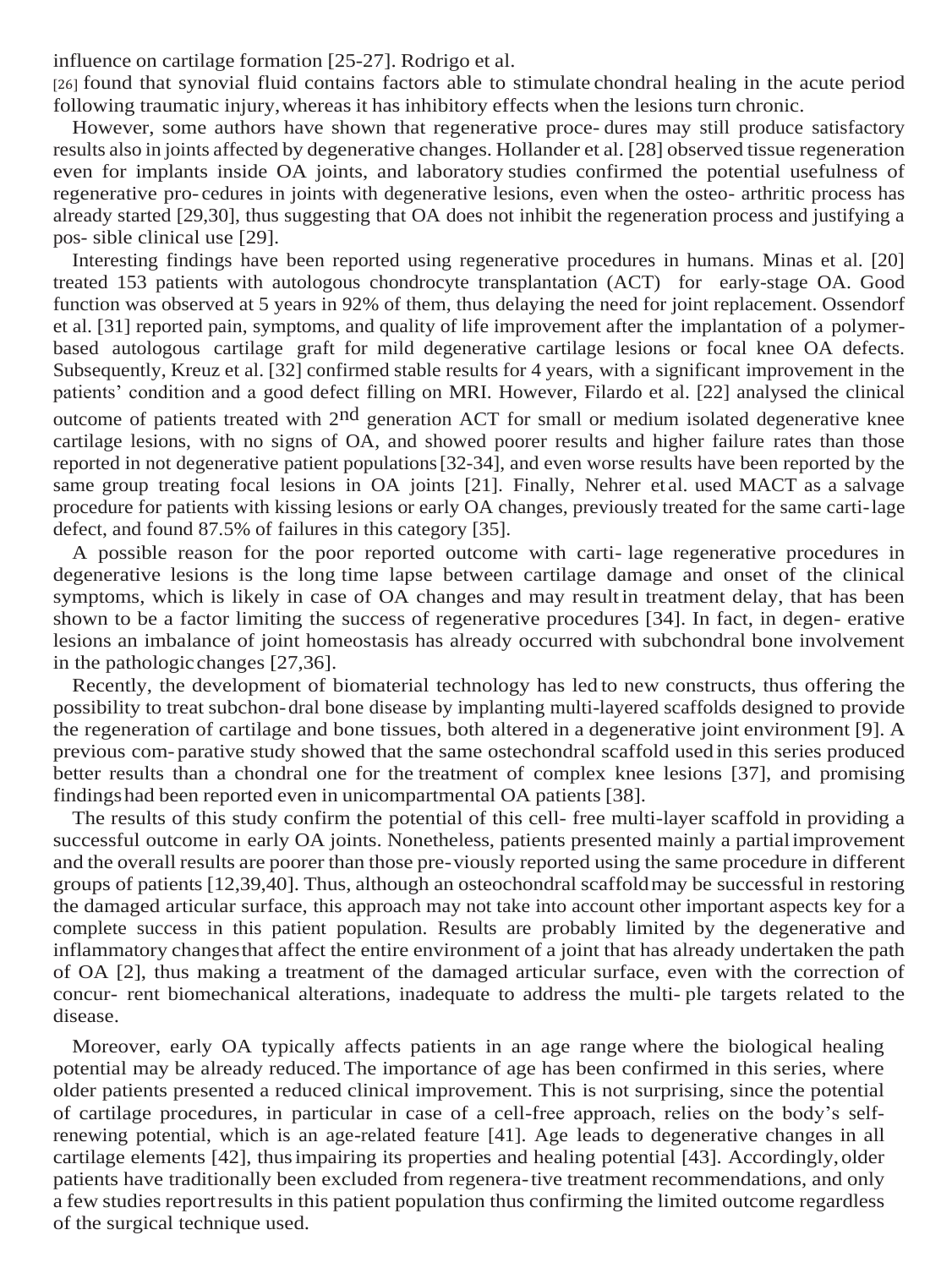Microfracturing (MF) produces age-dependent results and a greater improvement in patients younger than 35 years, as observed by Steadman et al. [44]. Moreover, Kreuz et al. [41]reported poorer clinical results in patients over 40 years old. Marcacci et al. found a better clinical and functional outcome in younger patients treated with mosaicplasty procedure [45], sodid Gudas et al. [46].

Similarly, even though cell-based regenerative approaches have been successfully tested in older patients, they offered poorer outcomes than those expected for younger ones. Kon etal. used MACT in non-OA patients over 40 years old [47], with a significant improvement in all scores at mediumterm follow-up, but inferior results and higher failure rates with respect toyounger study populations. Knutsen et al. reported better clin- ical outcomes in active and younger (<30 years) patients [48], who had either undergone MF or ACT. Krishnan et al usedcollagen-covered ACT for the treatment of 199 patients, with a negative correlation between clinical result and older age [49].More recently, this age dependency was confirmed by de Windtet al. [50] when analysing microfracture or 1st or 2nd generation ACT at the knee, and reported a better clinical improvement in patients under 30 years old.

Although most authors agree that the outcomes of different

cartilage procedures are age-dependent, there is no agreementon a precise age cutoff, and thresholds vary in different studies.This may be due to the fact that the biological stage of the joint may be as important as the patient age itself. With regards to this, a new classification was proposed for "Early" OA, to focus better on the status of the affected joint, by identifying patients before the "point of no return". This might be a key aspect for a positive clinical result, rather than age, as suggested also by the interesting results obtained by other authors in older patients affected by cartilage lesions [51]. This paves the way to success-fully defining a patient category with older age but who can stillbenefit from biological procedures to improve symptoms and delay further joint degeneration.

This study shows that this patient category may benefit froma biological reconstruction, even though the partial improve- ment documented underlines the complexity of the early OA environment, with degenerative processes that may have already affected the whole joint. Inflammatory, cellular or molecular fac- tors, are involved in OA development [27], and cytokine secre- tion [52] from degenerative tissues around the implant might cause dedifferentiation or apoptosis and impair the quality of the regenerative tissue [53]. Thus, an increased knowledge of the whole joint degenerative biochemical environment is crucial to develop integrated treatments, able to improve the obtainable clinical outcome by addressing both the osteochondral unit and the intra-articular homeostasis. In the meanwhile, until new integrated approaches have been developed, the indication of this cell-free osteochondral scaffold implantation for early OA joints should be limited and considered as a salvage procedure for compromised knees of young patients, otherwise doomed to more invasive and sacrificing procedures.

This study presents some weaknesses: first, it lacks histolog- ical evaluations. However, this is a preliminary study testing the effects of a scaffold-based regenerative treatment in a group ofpatients affected by Early OA, with most of the patients having a significant clinical benefit in the shortterm after the implan- tation of this osteochondral substitute. Moreover, MRI findings showed the presence of several abnormal findings. However, the MOCART evaluation of the MRI scans showed stable results between 12 and 24 months of follow-up. Accordingly with most of the available Literature [54,55], we have found a lack of cor-relation between the clinical outcome and MOCART parameters: MRI is a useful and easy tool to evaluate the repair tissue, but itsrole in predicting or reflecting the clinical outcome is question- able. The available MRI scoring systems have been specifically focused on the chondral layer, thus they don't take sufficient account of the complexity of ostechondral regenerative proce- dures. Maybe new scoring tools or the use of CT scans might givea better evaluation of tissue quality and clinical significance.

A further weakness is the relatively high number of combined surgical procedures, that may confuse the evaluation of the scaf-fold implantation, thus making it difficult to determine whetherthe clinical benefit is related to osteochondral defect treatmentor to the concurrent procedures. However, OA is a multifactorialdisease and chondral lesions are frequently a combined featurein this pathology, thus this kind of patient is unlikely to be foundwith isolated lesions and the patients documented in this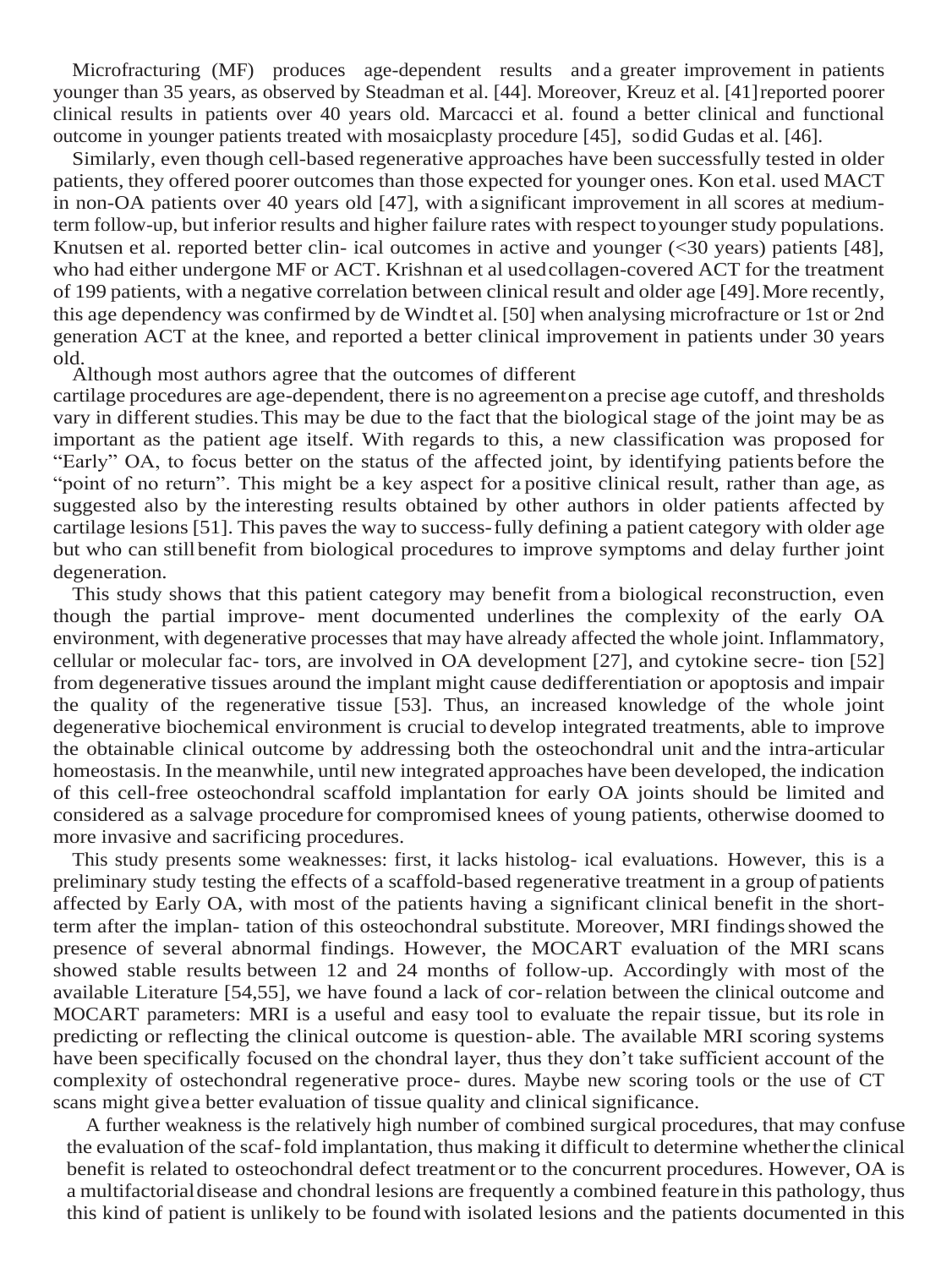studyreflect those found in the clinical practice. The lack of a control group is another weak point. Finally, longer follow-up studies are needed to evaluate whether the positive outcomes obtained remain stable over time. However, despite the above-mentionedlimitations, this study is the first one to focus on this specific patient population treated with this ostecochondral scaffold, and demonstrate that this approach may provide a clinical improvement for the treatment of cartilage defects in an early OA degenerative context. This is particularly relevant consider-ing that even small and isolated defects of the articular surface can lead to more extensive joint damage [56, 57] and accelerate the degenerative process of the entire joint. Thus, the surgical treatment of chondral lesions in early OA patients may be usefulnot only for pain relief, but also to avoid or delay further joint degeneration and the need for joint replacement. Nonetheless, we recommend giving patients realistic expectations when con-sidering this surgical approach for early OA joints.

## **Conclusion**

The implantation of this cell-free osteochondral scaffold offered satisfactory results at short-term follow-up and may therefore be a possible treatment solution for patients affectedby early OA of the knee. However, patients presented mainly a partial improvement and the overall results are lower than those previously reported using the same procedure in different group of patients. Until new integrated approaches are developed toaddress all the factors responsible for the altered environment of degenerated joints, the indication of this treatment for early OA joints should be limited and considered as a salvage procedure for compromised knees of young patients.

## **Acknowledgments**

F. Balboni: II Clinic - Biomechanics Laboratory, Rizzoli Orthopaedic Institute, Bologna, Italy.

E. Pignotti, K. Smith: Task Force, Rizzoli Orthopaedic Institute, Bologna, Italy.

The research leading to these results has received funding from the European Union's Seventh Framework Programme (FP/2007-2013) under grant agreement number 278807.

# **References**

- [1] Bijlsma JW, Berenbaum F, Lafeber FP. Osteoarthritis: an update with relevance for clinical practice. Lancet 2011;377:2115–26.
- [2] Madry H, Luyten FP, Facchini A. Biological aspects of early osteoarthritis. Knee Surg Sports Traumatol Arthrosc 2012;20:407–22.
- [3] Heijink A, Gomoll AH, Madry H, Drobnic M, Filardo G, Espregueira-Mendes J, et al. Biomechanical considerations in the pathogenesis of osteoarthritis of the knee. Knee Surg Sports Traumatol Arthrosc 2012;20:423–35.
- [4] Cicuttini F, Ding C, Wluka A, Davis S, Ebeling PR, Jones G. Association of cartilage defects with loss of knee cartilage in healthy, middle-age adults: a prospective study. Arthritis Rheum 2005;52:2033–9.
- [5] Davies-Tuck ML, Wluka AE, Wang Y, Teichtahl AJ, Jones G, Ding C, et al. The natural history of cartilage defects in people with knee osteoarthritis. Osteoarthritis Cartilage 2008;16:337–42.
- [6] Pape D, Filardo G, Kon E, van Dijk CN, Madry H. Disease-specific clinical prob- lems associated with the subchondral bone. Knee Surg Sports Traumatol Arthrosc 2010;18:448–62.
- [7] Marcacci M, Filardo G, Kon E. Treatment of cartilage lesions: what works and why? Injury 2013;44(Suppl 1):S11–5.
- [8] Filardo G, Kon E, Berruto M, Di Martino A, Patella S, Marcheggiani Muccioli GM, et al. Arthroscopic second generation autologous chondrocytes implantation associated with bone grafting for the treatment of knee osteochondritis disse- cans: Results at 6 years. Knee 2012;19:658–63.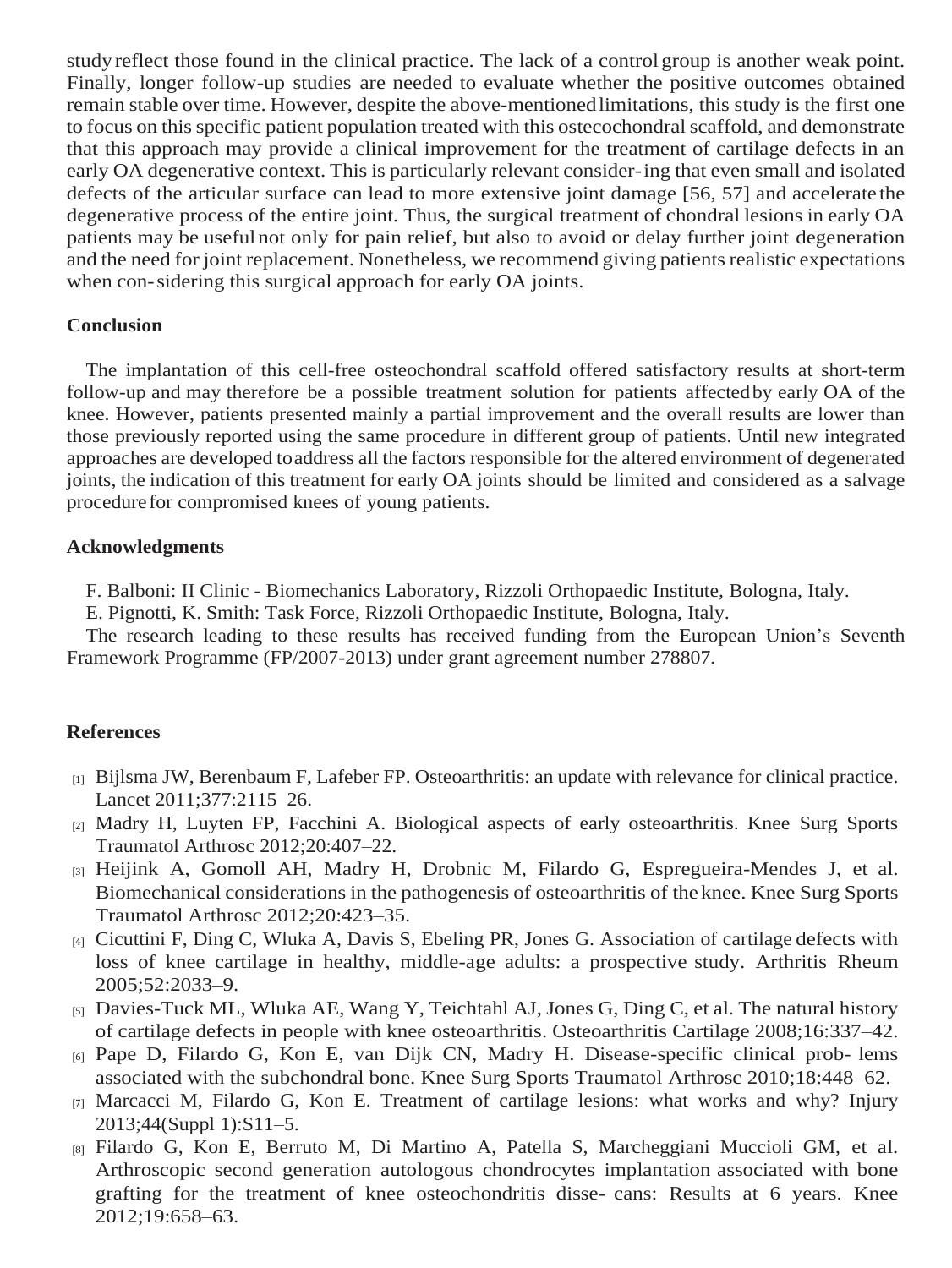- [9] Kon E, Mutini A, Arcangeli E, Delcogliano M, Filardo G, Nicoli Aldini N, et al. Novel nanostructured scaffold for osteochondral regeneration: pilot study in horses. J Tissue Eng Regen Med 2010;4:300–8.
- [10] Kon E, Delcogliano M, Filardo G, Altadonna G, Marcacci M. Novel nano- composite multilayered biomaterial for the treatment of multifocal degener- ative cartilage lesions. Knee Surg Sports Traumatol Arthrosc 2009;17:1312–5.
- [11] Luyten FP, Denti M, Filardo G, Kon E, Engebretsen L. Definition and classifica- tion of early osteoarthritis of the knee. Knee Surg Sports Traumatol Arthrosc 2012;20:401–6.
- [12] Filardo G, Kon E, Di Martino A, Busacca M, Altadonna G, Marcacci M. Treatment of knee osteochondritis dissecans with a cell-free biomimetic osteochondral scaffold: clinical and imaging evaluation at 2-year follow-up. Am J Sports Med 2013 41:1786–93.
- [13] ICRS. ICRS Cartilage Evaluation Package. 2000.
- [14] Kon E, Filardo G, Di Martino A, Busacca M, Moio A, Perdisa F, et al. Clinical Results and MRI Evolution of a Nano-Composite Multilayered Biomaterial for Osteochondral Regeneration at 5 Years. Am J Sports Med 2014;42:158–65.
- [15] Marlovits S, Striessnig G, Resinger CT, Aldrian SM, Vecsei V, Imhof H, et al. Definition of pertinent parameters for the evaluation of articular cartilage repair tissue with high-resolution magnetic resonance imaging. Eur J Radiol 2004;52:310–9.
- [16] Filardo G, Andriolo L, Balboni F, Marcacci M, Kon E. Cartilage failures. Systematic literature review, critical survey analysis, and definition. Knee Surg Sports Traumatol Arthrosc 2014 [Epub ahead of print].
- [17] Brittberg M, Lindahl A, Nilsson A, Ohlsson C, Isaksson O, Peterson L. Treatment of deep cartilage defects in the knee with autologous chondrocyte transplanta- tion. New Engl J Med 1994;331:889- 95.
- [18] Browne JE, Anderson AF, Arciero R, Mandelbaum B, Moseley JB, Jr., Micheli LJ, et al. Clinical outcome of autologous chondrocyte implantation at 5 years in US subjects. Clin Orthop Rel Res 2005:237–45.
- [19] Peterson L, Brittberg M, Kiviranta I, Akerlund EL, Lindahl A. Autologous chondrocyte transplantation. Biomechanics and long-term durability. Am J Sports Medicine 2002;30:2–12.
- [20] Minas T, Gomoll AH, Solhpour S, Rosenberger R, Probst C, Bryant T. Autologous chondrocyte implantation for joint preservation in patients with early osteoarthritis. Clin Orthop Rel Res 2010;468:147–57.
- [21] Filardo G, Vannini F, Marcacci M, Andriolo L, Ferruzzi A, Giannini S, et al. Matrix-assisted autologous chondrocyte transplantation for cartilage regener- ation in osteoarthritic knees: results and failures at midterm follow-up. Am J Sports Med 2013;41:95–100.
- [22] Filardo G, Kon E, Di Martino A, Patella S, Altadonna G, Balboni F, et al. Second- generation arthroscopic autologous chondrocyte implantation for the treat- ment of degenerative cartilage lesions. Knee Surg Sports Traumatol Arthrosc 2012;20:1704–13.
- [23] Buckwalter JA, Mankin HJ. Articular cartilage: degeneration and osteoarthritis, repair, regeneration, and transplantation. Instr Course Lect 1998;47:487–504.
- [24] Buckwalter JA, Mankin HJ. Articular cartilage repair and transplantation. Arthritis Rheum 1998;41:1331–42.
- [25] Ozsoy MH, Aydogdu S, Taskiran D, Sezak M, Hayran M, Oztop F, et al. The effects of early or late treatment of osteochondral defects on joint homoeo- stasis: an experimental study in rabbits. Knee Surg Sports Traumatol Arthrosc 2009;17:578–89.
- [26] Rodrigo JJ, Steadman JR, Syftestad G, Benton H, Silliman J. Effects of human knee synovial fluid on chondrogenesis in vitro. Am J Knee Surg 1995;8:124–9.
- $\lbrack 27\rbrack$  Saris DB, Dhert WJ, Verbout AJ. Joint homeostasis. The discrepancy between old and fresh defects in cartilage repair. J Bone Joint Surg Br 2003;85:1067–76.
- [28] Hollander AP, Dickinson SC, Sims TJ, Brun P, Cortivo R, Kon E, et al. Maturation of tissue engineered cartilage implanted in injured and osteoarthritic human knees. Tissue Eng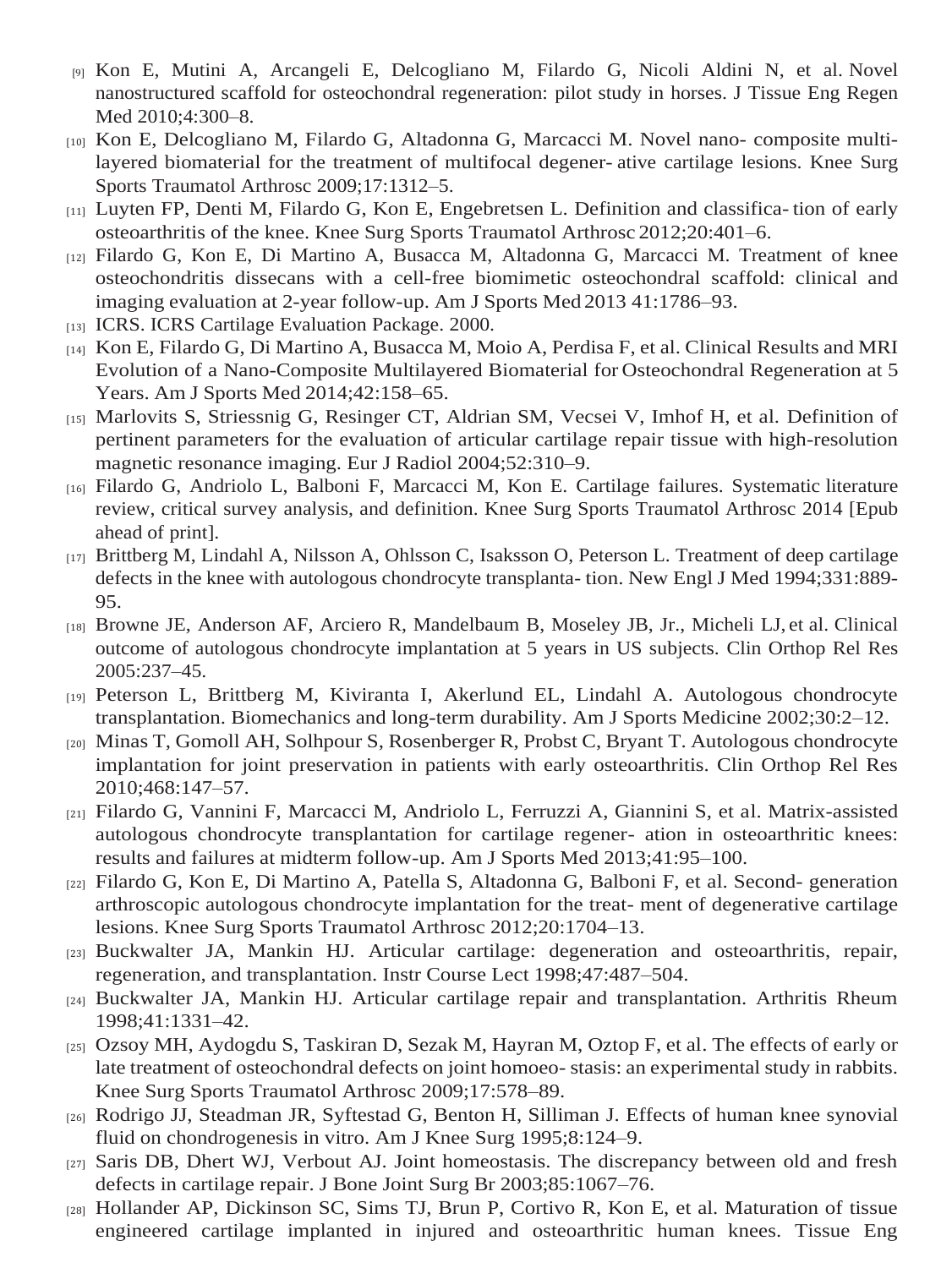2006;12:1787–98.

- $[29]$  Cavallo C, Desando G, Facchini A, Grigolo B. Chondrocytes from patients with osteoarthritis express typical extracellular matrix molecules once grown onto a three-dimensional hyaluronanbased scaffold. J Biomed Mater Res A 2010;93:86–95.
- [30] Tallheden T, Bengtsson C, Brantsing C, Sjogren-Jansson E, Carlsson L, Peterson L, et al. Proliferation and differentiation potential of chondrocytes from osteoar- thritic patients. Arthritis Res Ther 2005;7:R560–8.
- [31] Ossendorf C, Kaps C, Kreuz PC, Burmester GR, Sittinger M, Erggelet C. Treatment of posttraumatic and focal osteoarthritic cartilage defects of the knee with autologous polymerbased three-dimensional chondrocyte grafts: 2-year clinical results. Arthritis Res Ther 2007;9:R41.
- [32] Kreuz PC, Muller S, Ossendorf C, Kaps C, Erggelet C. Treatment of focal degen- erative cartilage defects with polymer-based autologous chondrocyte grafts: four-year clinical results. Arthritis Res Ther 2009;11:R33.
- [33] Ferruzzi A, Buda R, Faldini C, Vannini F, Di Caprio F, Luciani D, et al. Autologous chondrocyte implantation in the knee joint: open compared with arthroscopic technique. Comparison at a minimum follow-up of five years. J Bone Joint Surg Am 2008;90(Suppl 4):90–101.
- [34] Filardo G, Kon E, Andriolo L, Di Matteo B, Balboni F, Marcacci M. Clinical profiling in cartilage regeneration: prognostic factors for midterm results of matrix-assisted autologous chondrocyte transplantation. Am J Sports Med 2014;42:898–905.
- [35] Brix MO, Stelzeneder D, Chiari C, Koller U, Nehrer S, Dorotka R, et al. Treatment of Full-Thickness Chondral Defects With Hyalograft C in the Knee: Long-term Results. Am J Sports Med 2014;42:1426–32.
- [36] Gomoll AH, Madry H, Knutsen G, van Dijk N, Seil R, Brittberg M, et al. The sub- chondral bone in articular cartilage repair: current problems in the surgical management. Knee Surg Sports Traumatol Arthrosc 2010;18:434–47.
- [37] Filardo G, Kon E, Perdisa F, Di Matteo B, Di Martino A, Iacono F, et al. Osteochondral scaffold reconstruction for complex knee lesions: a comparative evaluation. Knee 2013;20:570–6.
- [38] Marcacci M, Zaffagnini S, Kon E, Marcheggiani Muccioli GM, Di Martino A, Di Matteo B, et al. Unicompartmental osteoarthritis: an integrated biomechanical
- [39] and biological approach as alternative to metal resurfacing. Knee Surg Sports Traumatol Arthrosc 2013;21:2509–17.
- [40] Kon E, Filardo G, Di Martino A, Busacca M, Moio A, Perdisa F, et al. Clinical results and MRI evolution of a nano-composite multilayered biomaterial for osteochondral regeneration at 5 years. Am J Sports Med 2014;42:158–65.
- [41] Kon E, Filardo G, Perdisa F, Di Martino A, Busacca M, Balboni F, et al. A one-step treatment for chondral and osteochondral knee defects: clinical results of a biomimetic scaffold implantation at 2 years of follow-up. J Mater Sci Mater Med 2014;25:2437–44.
- [42] Kreuz PC, Erggelet C, Steinwachs MR, Krause SJ, Lahm A, Niemeyer P, et al. Is microfracture of chondral defects in the knee associated with different results in patients aged 40 years or younger? Arthroscopy 2006;22:1180–6.
- [43] Buckwalter JA, Roughley PJ, Rosenberg LC. Age-related changes in cartilage proteoglycans: quantitative electron microscopic studies. Microsc Res Tech 1994;28:398–408.
- [44] Plaas AH, Sandy JD. Age-related decrease in the link-stability of proteoglycan aggregates formed by articular chondrocytes. Biochem J 1984;220:337–40.
- [45] Steadman JR, Briggs KK, Rodrigo JJ, Kocher MS, Gill TJ, Rodkey WG. Outcomes of microfracture for traumatic chondral defects of the knee: average 11-year follow-up. Arthroscopy 2003;19:477–84.
- [46] Marcacci M, Kon E, Zaffagnini S, Iacono F, Neri MP, Vascellari A, et al. Multiple osteochondral arthroscopic grafting (mosaicplasty) for cartilage defects of the knee: prospective study results at 2-year follow-up. Arthroscopy 2005;21:462–70.